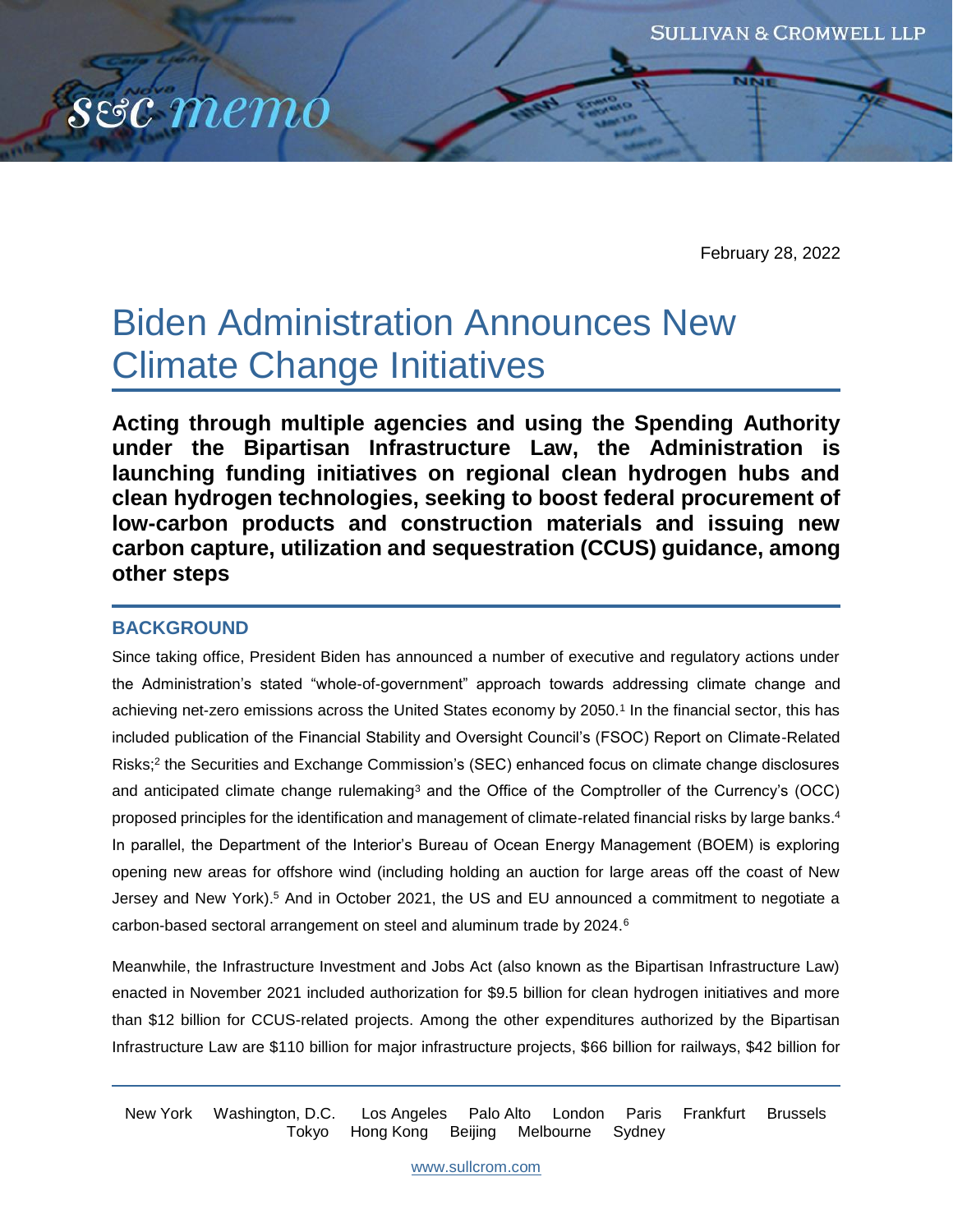airports and waterways and \$39 billion for modernizing public transit. The Biden Administration's "Build Back Better" plan, which has not been passed by Congress, would include tax credits for producers of clean hydrogen and also enhance the current tax credits for CCUS.

On February 15, 2022, the Biden Administration announced new climate-related actions mandated by existing legislation, including the Bipartisan Infrastructure Law, as well as additional steps within the control of the executive branch aimed at using the federal government's procurement power to create markets for low-carbon industrial products and construction materials.

# **RECENT BIDEN ADMINISTRATION CLIMATE-RELATED ANNOUNCEMENTS**

## **A. CLEAN HYDROGEN**

On February 15, 2022, the Department of Energy ("DOE") issued a request for information (RFI) on its proposed process and criteria for identifying and funding at least four regional clean hydrogen<sup>7</sup> hubs (H2Hubs) using \$8 billion allocated in the Bipartisan Infrastructure Law, with responses due by March 8, 2022.<sup>8</sup> The BIL requires the DOE to solicit proposals for H2Hubs by May 2022 and choose at least four hubs within one year of receiving proposals. The Bipartisan Infrastructure Law requires the DOE to select H2Hubs based on:

- a. Feedstock diversity: at least one hub must demonstrate clean hydrogen production from renewable energy ("green hydrogen"), one hub from fossil fuels ("blue hydrogen") and one hub from nuclear energy;
- b. End-use diversity: at least one hub must demonstrate the end-use of clean hydrogen in the electric power generation sector, one in the industrial sector, one in the residential and commercial heating sector, and one in the transportation sector;
- c. Geographic diversity: each hub should be located in a different region of the United States and use energy resources that are abundant in that region;
- d. At least two hubs must be in regions with the greatest natural gas resources; and
- e. Priority will be given to hubs likely to create skilled training and long-term employment to the greatest number of residents in that region.

The DOE contemplates a single, multi-year Funding Opportunity Announcement with different launches over the FY 2022 – 2025 timeframe and two main phases: Phase 1 - Hub Planning, taking 3 to 18 months; and Phase 2 – Hub Deployment, with a timeframe of 5+ years.

The Bipartisan Infrastructure Law also authorizes appropriations of \$1 billion for the Clean Hydrogen Electrolysis Program and \$500 million for the Clean Hydrogen Manufacturing Initiative and the Clean Hydrogen Technology Recycling RD&D Program. On February 15, 2022, the DOE also issued a RFI on priority areas under each of these funding initiatives, with responses due on March 29, 2022.<sup>9</sup> Technologies specifically addressed in the RFI in addition to electrolyzers include fuel cells and storage tanks, with the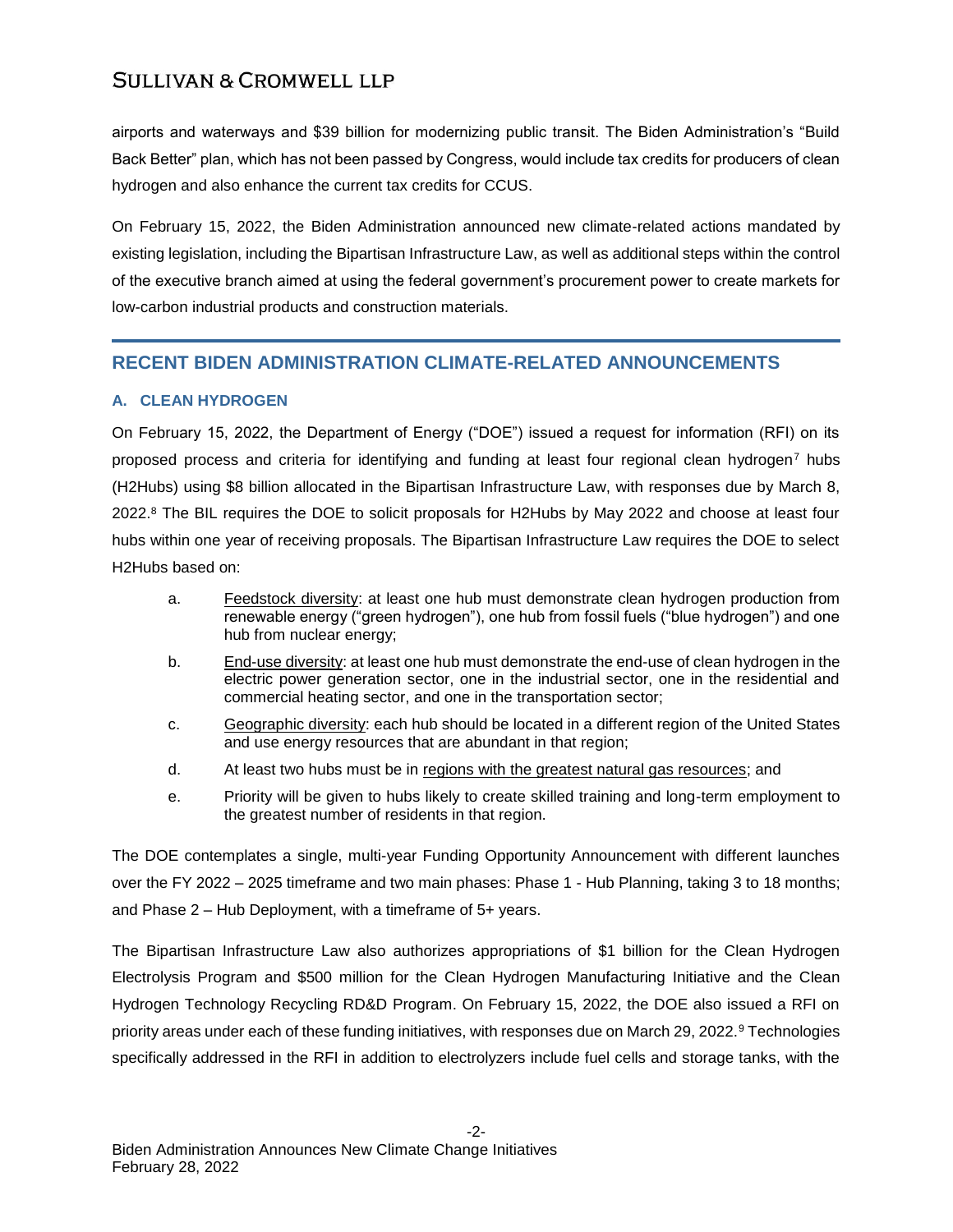aim of achieving pricing of \$2/kg for clean hydrogen by 2026 and \$80/kW for fuel cells and \$9/kWh for storage tanks by 2030.

In addition to environmental impact, the descriptions of the clean hydrogen initiatives in both of these RFIs are consistent with the Administration's stated objectives of prioritizing projects that support domestic supply chains. In addition, both RFIs highlight the Administration's emphasize on job creation, community impact and diversity, equity and inclusion (especially job and partnership opportunities for underrepresented or disadvantaged communities) in implementing President Biden's clean energy initiatives.

## **B. CARBON CAPTURE, UTILIZATION AND SEQUESTRATION (CCUS)**

## **1. CEQ guidance on CCUS**

Under the mandate of the Utilizing Significant Emissions with Innovative Technologies (USE IT) Act, on February 15, 2022, CEQ issued proposed guidance on responsible deployment of CCUS technologies, with public comments due March 18, 2022.<sup>10</sup> The new interim guidance provides instructions to federal agencies for reviewing, approving and deploying CCUS projects and the construction of carbon dioxide pipelines and would apply when CCUS projects are federally funded or on federally managed lands or waters, and/or subject to federal law requirements such as under the National Environmental Protection Act (NEPA). Among other things, the guidance recommends that federal agencies:

- quantify and report on the potential direct and indirect impacts of CCUS projects (including water and air quality impacts from retrofitting facilities and installing CCUS infrastructure);
- streamline reviews under the NEPA and Endangered Species Act by developing programmatic reviews;
- **establish procurement standards;**
- assess climate change impacts evaluating carbon dioxide pipelines—e.g., the Department of Transportation updating its geohazard and emergency planning criteria to account for CCUS;
- consider programs regarding the disposal of carbon dioxide; and
- require project sponsors to proactively seek early engagement with Tribal Nations, local communities and other stakeholders, evaluate the costs, benefits, effects, and impacts of the projects they develop and transparently share this information, together with the way in which its environmental impacts are mitigated.

Although certain aspects of the guidance would require agencies and project sponsors to balance potentially competing interests of efficiency and stakeholder engagement, the guidance notes that the EPA has the authority to use additional funding under the Bipartisan Infrastructure Law during fiscal years 2022 through 2026 to increase staff size and enhance training, which could mean a more expedient review and permitting process for CCUS projects in the future.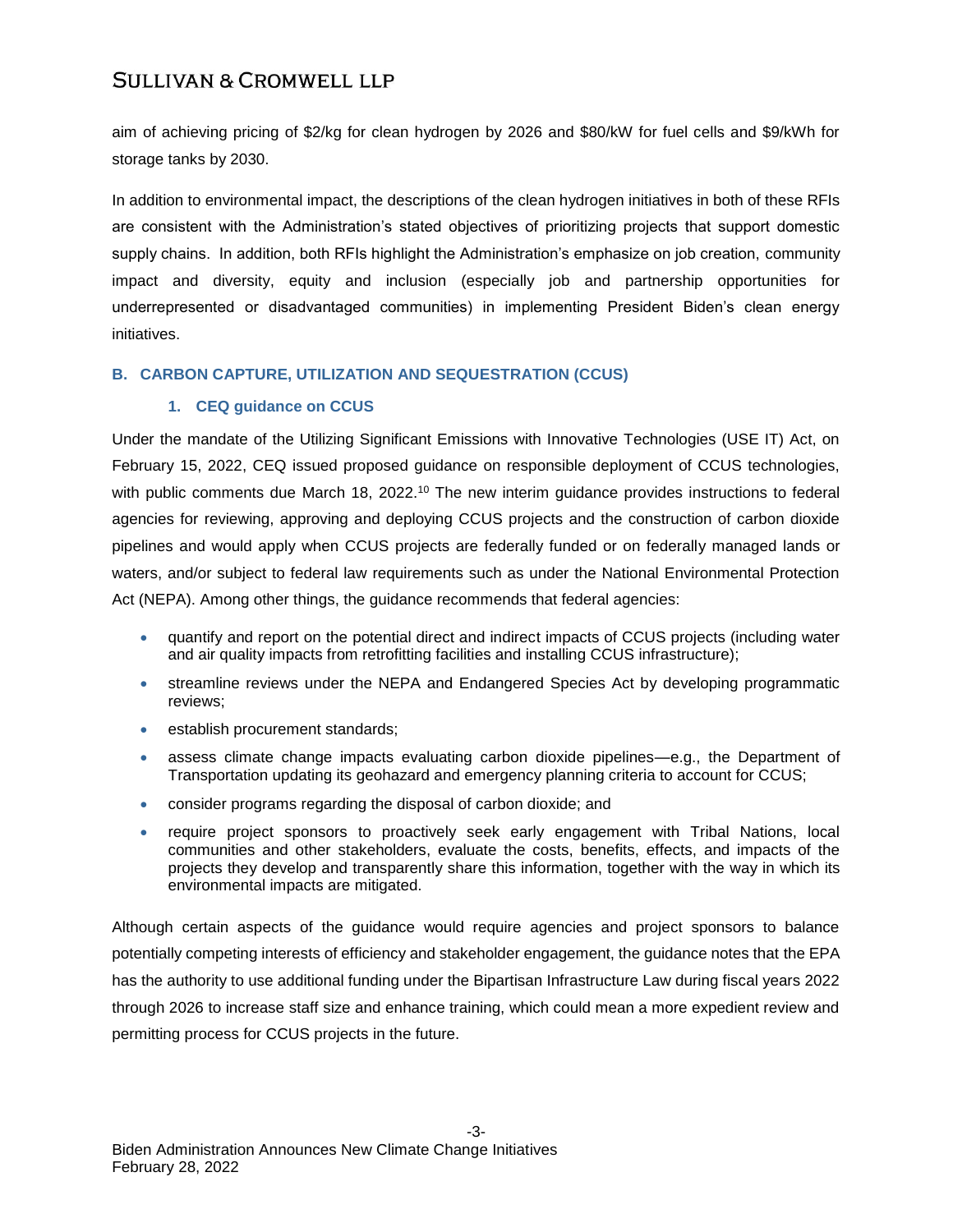## **2. New EPA Rules on GGRP for CCUS activities and DOI Rules on Sequestration Expected**

The White House also announced that the Environmental Protection Agency (EPA) is developing a proposed rule revising its Greenhouse Gas Reporting Program (GGRP), which collects and publishes annual greenhouse gas data from large industrial sources, to add reporting requirements for direct air capture and carbon storage facilities. The White House also noted that, in alignment with the BIL, the DOI is working on new safeguards and regulations for geologic carbon sequestration on federally managed lands and in the outer continental shelf.<sup>11</sup>

## **C. FEDERAL PROCUREMENT OF LOW-CARBON PRODUCTS AND MATERIALS**

A number of US federal agencies have recently solicited feedback on how best to reduce carbon emissions associated with manufacturing and materials, focusing in particular on how the federal government can use its buying power to promote low-carbon energy, products and materials. These developments include:

## **1. Buy Clean Task Force**

In December 2021, the White House established an interagency "Buy Clean Task Force".<sup>12</sup> Its scope includes: identifying materials and pollutants to be prioritized for consideration in federal procurement and federally funded projects; launching pilot programs boosting federal procurement of clean construction materials; and increasing transparency through supplier reporting, with incentives and technical assistance for domestic manufacturers.

# **2. GSA Low-Carbon Concrete and Asphalt RFIs**

On February 15, 2022, the US General Services Administration (GSA), which manages a nationwide federal real estate portfolio and oversees approximately \$75 billion in annual contracts, issued two RFIs related to concrete and asphalt materials procured for its building projects with environmental product declarations, low embodied carbon or superior environmental attributes.<sup>13</sup> Responses are due by March 1, 2022.<sup>14,15</sup>

# **3. DOD/GSA Carbon Pollution-Free Electricity RFI**

On February 3, 2022, the Department of Defense and the GSA issued a RFI on achieving 100 percent carbon pollution-free electricity for federal operations.<sup>16</sup> The RFI is seeking pricing information for retail carbon-free electricity to be supplied in certain competitive retail markets (specifically PJM, ERCOT, ISO-NE, MISO and NYISO). Responses are due March 7, 2022.

#### **4. DOE Low-Carbon Industrial Sector RFI**

On January 27, 2022, the DOE issued a RFI on reduction of carbon emissions in steel, chemicals, cement, and food and beverage industries.<sup>17</sup> Responses are due February 28, 2022.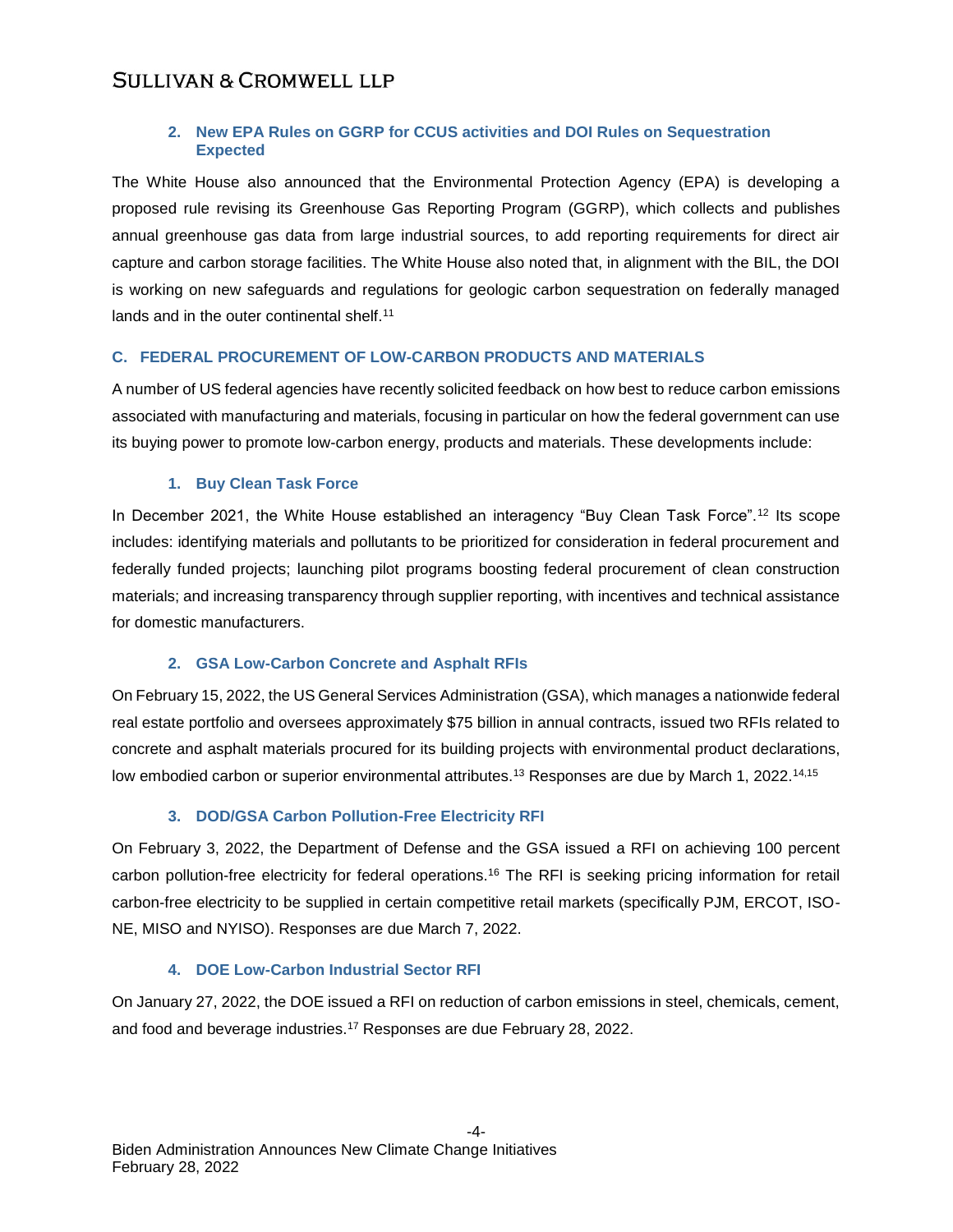## **5. First Movers Coalition Expansion**

On February 15, 2022, the White House announced plans to expand the sectors covered by the First Movers Coalition.<sup>18</sup> Launched this fall at the COP26 in partnership with the World Economic Forum and the US State Department, the Coalition includes 34 large corporate purchasers (valued at \$6 trillion) who have committed to use their global purchasing power to create new markets for emerging decarbonization technologies. The Coalition currently covers aviation, shipping, trucking and steel and is expected to cover four additional sectors in 2022: aluminum, cement, chemicals, and carbon removal.

## **6. Additional Developments**

Other developments announced by the White House include the launch of a new Initiative for Interdisciplinary Decarbonization Research by the White House Office of Science and Technology Policy and the expansion of the EPA's ENERGY STAR manufacturing program to incorporate carbon intensity metrics for certain industries in order to promote lower carbon products.<sup>19</sup>

# **CONCLUSION**

It remains to be seen whether new tax credits for hydrogen, CCUS and/or other low-carbon technologies could be part of any future US legislative package, but, in the meantime, businesses active in the US infrastructure, energy and industrial sectors should continue to monitor ongoing Administration initiatives in these areas. Parties that anticipate being affected by a proposed initiative or guidance may also want to consider submitting comments during the applicable public comment or RFI processes, where available.

\* \* \*

Copyright © Sullivan & Cromwell LLP 2022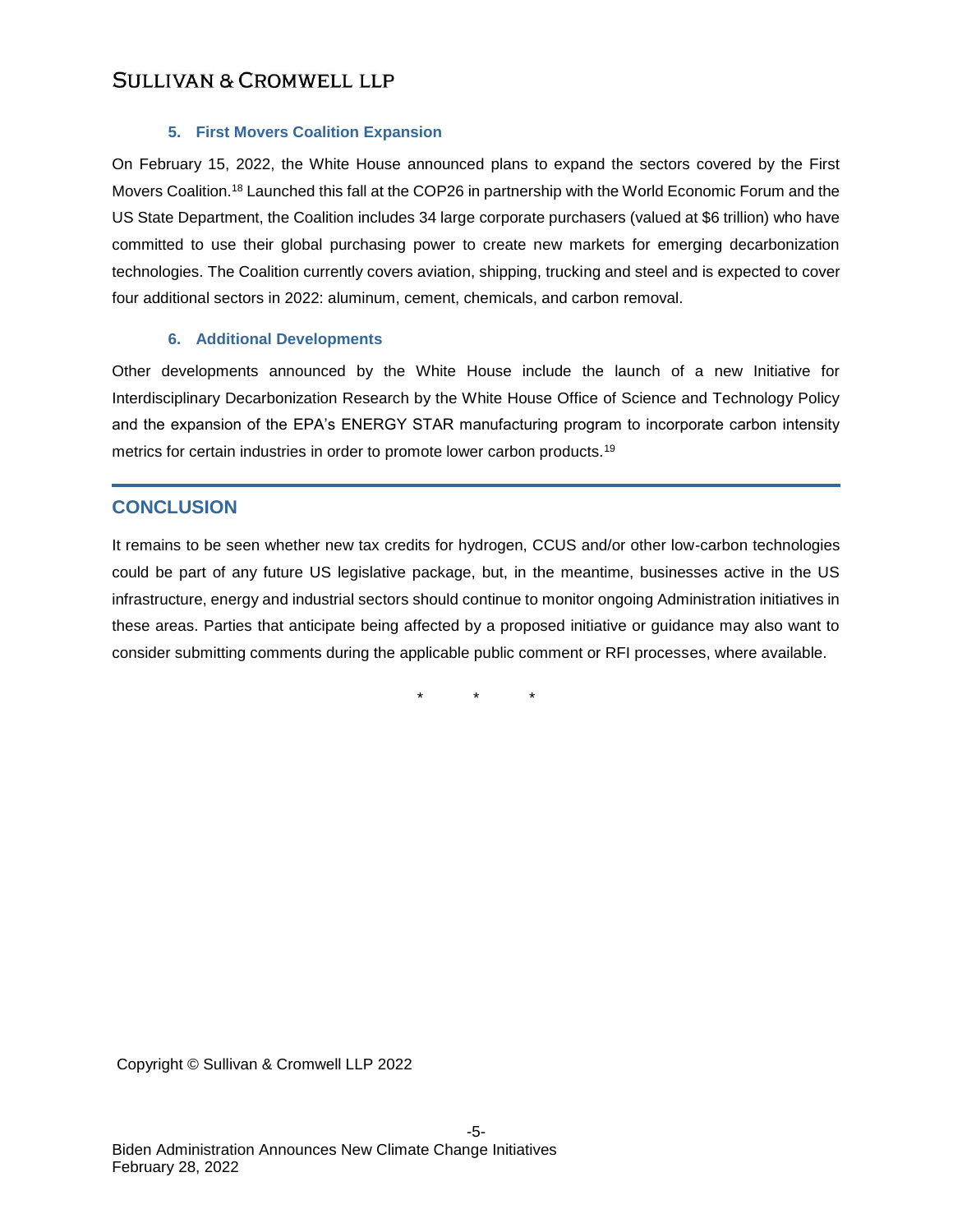## **ENDNOTES**

- <sup>1</sup> The White House, Statement and Releases, "Fact Sheet: President Biden Takes Executive Actions to Tackle the Climate Crisis at Home and Abroad, Create Jobs, and Restore Scientific Integrity Across Federal Government", January 27 2021, *available at* [https://www.whitehouse.gov/briefing](https://www.whitehouse.gov/briefing-room/statements-releases/2021/01/27/fact-sheet-president-biden-takes-executive-actions-to-tackle-the-climate-crisis-at-home-and-abroad-create-jobs-and-restore-scientific-integrity-across-federal-government/)[room/statements-releases/2021/01/27/fact-sheet-president-biden-takes-executive-actions-to](https://www.whitehouse.gov/briefing-room/statements-releases/2021/01/27/fact-sheet-president-biden-takes-executive-actions-to-tackle-the-climate-crisis-at-home-and-abroad-create-jobs-and-restore-scientific-integrity-across-federal-government/)[tackle-the-climate-crisis-at-home-and-abroad-create-jobs-and-restore-scientific-integrity-across](https://www.whitehouse.gov/briefing-room/statements-releases/2021/01/27/fact-sheet-president-biden-takes-executive-actions-to-tackle-the-climate-crisis-at-home-and-abroad-create-jobs-and-restore-scientific-integrity-across-federal-government/)[federal-government/.](https://www.whitehouse.gov/briefing-room/statements-releases/2021/01/27/fact-sheet-president-biden-takes-executive-actions-to-tackle-the-climate-crisis-at-home-and-abroad-create-jobs-and-restore-scientific-integrity-across-federal-government/)
- <sup>2</sup> Sullivan & Cromwell LLP, "Financial Stability Oversight Council Report on Climate-Related Financial Risk", November 2, 2021, *available at* [https://www.sullcrom.com/files/upload/sc](https://www.sullcrom.com/files/upload/sc-publication-financial-stability-oversight-council-report-on-climate-related-financial-risk.pdf)[publication-financial-stability-oversight-council-report-on-climate-related-financial-risk.pdf.](https://www.sullcrom.com/files/upload/sc-publication-financial-stability-oversight-council-report-on-climate-related-financial-risk.pdf)
- <sup>3</sup> Sullivan & Cromwell LLP, "SEC Staff Highlights Review of Climate Change Disclosure", September 23, 2021, *available at* [https://www.sullcrom.com/sc-publication-sec-staff-highlights-ongoing](https://www.sullcrom.com/sc-publication-sec-staff-highlights-ongoing-review-of-climate-change-disclosure)[review-of-climate-change-disclosure.](https://www.sullcrom.com/sc-publication-sec-staff-highlights-ongoing-review-of-climate-change-disclosure)
- <sup>4</sup> Sullivan & Cromwell LLP, "OCC Seeks Public Feedback on Principles for Climate-Related Financial Risk Management for Large Banks", December 21, 2021, *available at* [https://www.sullcrom.com/sc-publication-occ-release-and-seeks-feedback-on-principles-for](https://www.sullcrom.com/sc-publication-occ-release-and-seeks-feedback-on-principles-for-climate-related-financial-risks-management-for-large-banks)[climate-related-financial-risks-management-for-large-banks.](https://www.sullcrom.com/sc-publication-occ-release-and-seeks-feedback-on-principles-for-climate-related-financial-risks-management-for-large-banks)
- <sup>5</sup> U.S. Department of Interior, "Interior Department Announces Historic Wind Energy Auction Offshore New York and New Jersey", January 12 2022, *available at* [https://www.doi.gov/pressreleases/interior-department-announces-historic-wind-energy-auction](https://www.doi.gov/pressreleases/interior-department-announces-historic-wind-energy-auction-offshore-new-york-and-new)[offshore-new-york-and-new.](https://www.doi.gov/pressreleases/interior-department-announces-historic-wind-energy-auction-offshore-new-york-and-new)
- <sup>6</sup> The White House, Statement and Releases, "Fact Sheet: The United States and European Union to Negotiate World's First Carbon-Based Sectoral Arrangement on Steel and Aluminum Trade", October 31, 2021, *available at* [https://www.whitehouse.gov/briefing-room/statements](https://www.whitehouse.gov/briefing-room/statements-releases/2021/10/31/fact-sheet-the-united-states-and-european-union-to-negotiate-worlds-first-carbon-based-sectoral-arrangement-on-steel-and-aluminum-trade/)[releases/2021/10/31/fact-sheet-the-united-states-and-european-union-to-negotiate-worlds-first](https://www.whitehouse.gov/briefing-room/statements-releases/2021/10/31/fact-sheet-the-united-states-and-european-union-to-negotiate-worlds-first-carbon-based-sectoral-arrangement-on-steel-and-aluminum-trade/)[carbon-based-sectoral-arrangement-on-steel-and-aluminum-trade/.](https://www.whitehouse.gov/briefing-room/statements-releases/2021/10/31/fact-sheet-the-united-states-and-european-union-to-negotiate-worlds-first-carbon-based-sectoral-arrangement-on-steel-and-aluminum-trade/)
- <sup>7</sup> The BIL defines clean hydrogen as generating no more than 2 kg CO2e/kg H2 at the point of production.
- <sup>8</sup> U.S. Department of Energy Energy Efficiency and Renewable Energy, EERE Funding Opportunity Exchange, Bipartisan Infrastructure Law (BIL) - 2022 Regional Clean Hydrogen Hubs Implementation Strategy RFI, February 15, 2022, *available at* [https://eere](https://eere-exchange.energy.gov/Default.aspx#FoaId5d96172f-e9b6-48ff-94ac-5579c3531526)[exchange.energy.gov/Default.aspx#FoaId5d96172f-e9b6-48ff-94ac-5579c3531526.](https://eere-exchange.energy.gov/Default.aspx#FoaId5d96172f-e9b6-48ff-94ac-5579c3531526)
- <sup>9</sup> U.S. Department of Energy Energy Efficiency and Renewable Energy, EERE Funding Opportunity Exchange, Bipartisan Infrastructure Law (BIL) - RFI On Clean Hydrogen Manufacturing, Recycling, and Electrolysis, February 15, 2022, *available at* [https://eere](https://eere-exchange.energy.gov/Default.aspx#FoaIda1255029-22c4-4c18-9e90-356e92cbb795)[exchange.energy.gov/Default.aspx#FoaIda1255029-22c4-4c18-9e90-356e92cbb795.](https://eere-exchange.energy.gov/Default.aspx#FoaIda1255029-22c4-4c18-9e90-356e92cbb795)
- <sup>10</sup> The White House, Statement and Releases: "CEQ Issues New Guidance to Responsibly Develop Carbon Capture, Utilization, and Sequestration", February 15, 2022, *available at [https://www.whitehouse.gov/ceq/news-updates/2022/02/15/ceq-issues-new-guidance-to](https://www.whitehouse.gov/ceq/news-updates/2022/02/15/ceq-issues-new-guidance-to-responsibly-develop-carbon-capture-utilization-and-sequestration/)[responsibly-develop-carbon-capture-utilization-and-sequestration/.](https://www.whitehouse.gov/ceq/news-updates/2022/02/15/ceq-issues-new-guidance-to-responsibly-develop-carbon-capture-utilization-and-sequestration/)* Council of Environmental Quality, Carbon Capture, Utilization, and Sequestration Guidance, 87 Federal Register 2, February 16, 2022, *available at* [https://www.govinfo.gov/content/pkg/FR-2022-02-16/pdf/2022-03205.pdf.](https://www.govinfo.gov/content/pkg/FR-2022-02-16/pdf/2022-03205.pdf)
- <sup>11</sup> The White House, Statement and Releases, "Fact Sheet: Biden-Harris Administration Advances Cleaner Industrial Sector to Reduce Emissions and Reinvigorate American Manufacturing", February 15, 2022, *available at* [https://www.whitehouse.gov/briefing-room/statements](https://www.whitehouse.gov/briefing-room/statements-releases/2022/02/15/fact-sheet-biden-harris-administration-advances-cleaner-industrial-sector-to-reduce-emissions-and-reinvigorate-american-manufacturing/)[releases/2022/02/15/fact-sheet-biden-harris-administration-advances-cleaner-industrial-sector-to](https://www.whitehouse.gov/briefing-room/statements-releases/2022/02/15/fact-sheet-biden-harris-administration-advances-cleaner-industrial-sector-to-reduce-emissions-and-reinvigorate-american-manufacturing/)[reduce-emissions-and-reinvigorate-american-manufacturing/.](https://www.whitehouse.gov/briefing-room/statements-releases/2022/02/15/fact-sheet-biden-harris-administration-advances-cleaner-industrial-sector-to-reduce-emissions-and-reinvigorate-american-manufacturing/)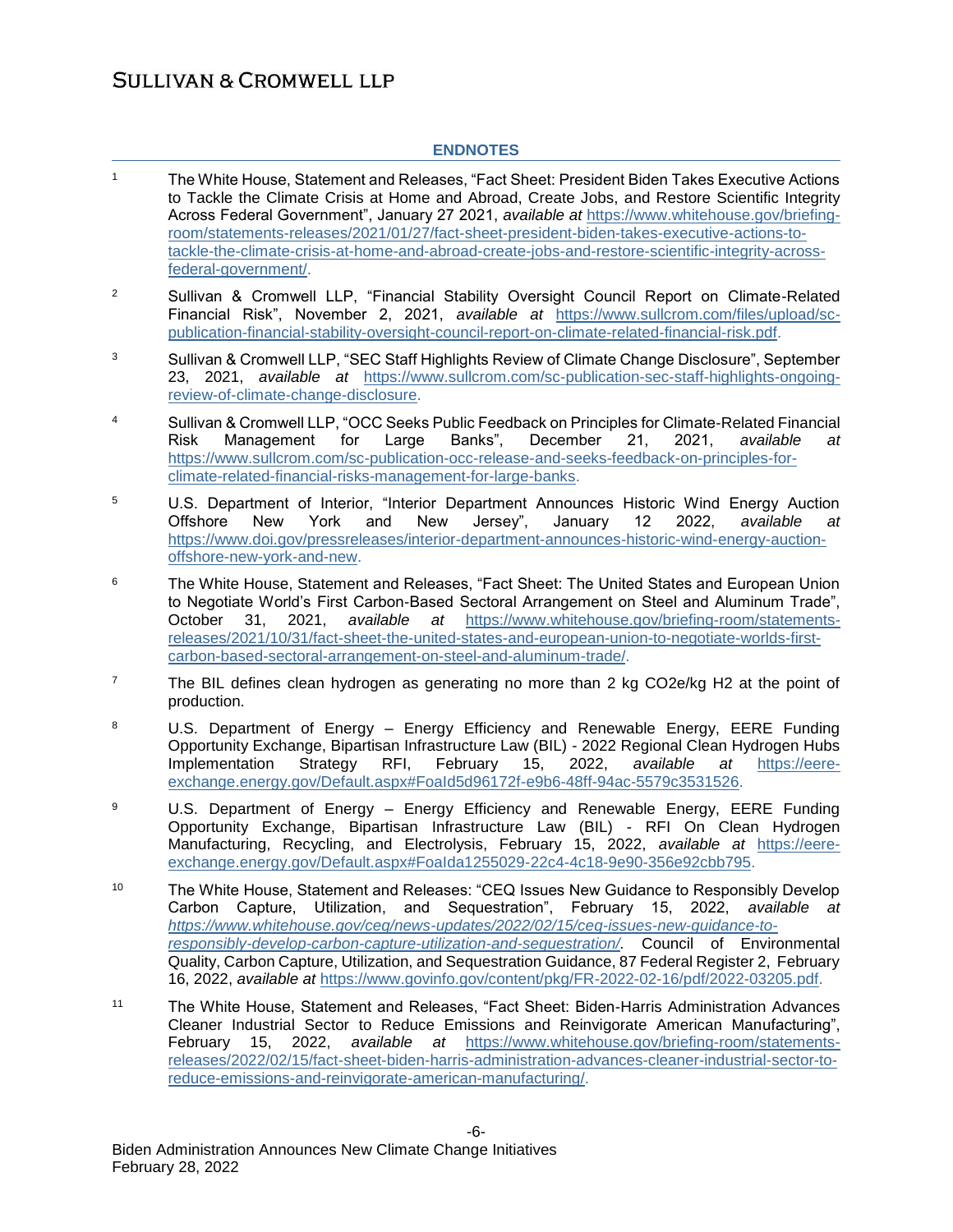## **ENDNOTES (CONTINUED)**

- <sup>12</sup> The White House, Statement and Releases, "Fact Sheet: President Biden Signs Executive Order Catalyzing America's Clean Energy Economy Through Federal Sustainability", December 8, 2021, *available at* [https://www.whitehouse.gov/briefing-room/statements-releases/2021/12/08/fact](https://www.whitehouse.gov/briefing-room/statements-releases/2021/12/08/fact-sheet-president-biden-signs-executive-order-catalyzing-americas-clean-energy-economy-through-federal-sustainability/)[sheet-president-biden-signs-executive-order-catalyzing-americas-clean-energy-economy](https://www.whitehouse.gov/briefing-room/statements-releases/2021/12/08/fact-sheet-president-biden-signs-executive-order-catalyzing-americas-clean-energy-economy-through-federal-sustainability/)[through-federal-sustainability/.](https://www.whitehouse.gov/briefing-room/statements-releases/2021/12/08/fact-sheet-president-biden-signs-executive-order-catalyzing-americas-clean-energy-economy-through-federal-sustainability/)
- <sup>13</sup> U.S. General Services Administration, News Releases, "GSA Announces Actions to Reduce Emissions from Building Materials", February 15, 2022, *available at* [https://www.gsa.gov/about](https://www.gsa.gov/about-us/newsroom/news-releases/gsa-announces-actions-to-reduce-emissions-from-building-materials-02152022)[us/newsroom/news-releases/gsa-announces-actions-to-reduce-emissions-from-building](https://www.gsa.gov/about-us/newsroom/news-releases/gsa-announces-actions-to-reduce-emissions-from-building-materials-02152022)[materials-02152022.](https://www.gsa.gov/about-us/newsroom/news-releases/gsa-announces-actions-to-reduce-emissions-from-building-materials-02152022)
- <sup>14</sup> U.S. General Services Administration, Contract Opportunity, Request for Information Regarding Concrete: Environmental Product Declarations and Low Embodied Carbon Products, February 15, 2022 *available at* <https://sam.gov/opp/344c2772e6854f0b98e2c1675884d373/view> ; U.S. General Services Administration, Contract Opportunity, Request for Information Regarding Asphalt: Environmental Product Declarations and Sustainable or Low Embodied Carbon Products, February 15, 2022 *available at* [https://sam.gov/opp/bdff92df33b946569c2147035673d5fb/view.](https://sam.gov/opp/bdff92df33b946569c2147035673d5fb/view)
- <sup>15</sup> The GSA and DOE also issued a RFI in 2021 on technologies that will enable commercial buildings to transition to net-zero carbon emissions. *See* GSA, DOE Issue RFI for Technologies that Reduce Greenhouse Gas Emissions, October 13, 2021, available at [https://www.gsa.gov/about](https://www.gsa.gov/about-us/newsroom/news-releases/gsa-doe-issue-rfi-for-technologies-that-reduce-greenhouse-gas-emissions-10132021)[us/newsroom/news-releases/gsa-doe-issue-rfi-for-technologies-that-reduce-greenhouse-gas](https://www.gsa.gov/about-us/newsroom/news-releases/gsa-doe-issue-rfi-for-technologies-that-reduce-greenhouse-gas-emissions-10132021)[emissions-10132021.](https://www.gsa.gov/about-us/newsroom/news-releases/gsa-doe-issue-rfi-for-technologies-that-reduce-greenhouse-gas-emissions-10132021)
- <sup>16</sup> DOD, GSA Announce RFI to Gather Information for Supplying 24/7 Carbon Pollution-Free Electricity for Federal Government, February 3, 2022, *available at* [https://www.gsa.gov/about](https://www.gsa.gov/about-us/newsroom/news-releases/dod-gsa-announce-rfi-to-gather-information-for-supplying-24-7-carbon-pollutionfree-electricity-for-federal-government-02032022)[us/newsroom/news-releases/dod-gsa-announce-rfi-to-gather-information-for-supplying-24-7](https://www.gsa.gov/about-us/newsroom/news-releases/dod-gsa-announce-rfi-to-gather-information-for-supplying-24-7-carbon-pollutionfree-electricity-for-federal-government-02032022) [carbon-pollutionfree-electricity-for-federal-government-02032022.](https://www.gsa.gov/about-us/newsroom/news-releases/dod-gsa-announce-rfi-to-gather-information-for-supplying-24-7-carbon-pollutionfree-electricity-for-federal-government-02032022)
- <sup>17</sup> Office of Energy Efficiency and Renewable Energy, Articles Advanced Manufacturing, "Department of Energy Seeks Input on Technology Pathways to Decarbonize America's Industrial Sector", January 27, 2022, *available at* [https://www.energy.gov/eere/amo/articles/department](https://www.energy.gov/eere/amo/articles/department-energy-seeks-input-technology-pathways-decarbonize-americas-industrial)[energy-seeks-input-technology-pathways-decarbonize-americas-industrial.](https://www.energy.gov/eere/amo/articles/department-energy-seeks-input-technology-pathways-decarbonize-americas-industrial)
- <sup>18</sup> *See supra* note 11.
- <sup>19</sup> *Id*.